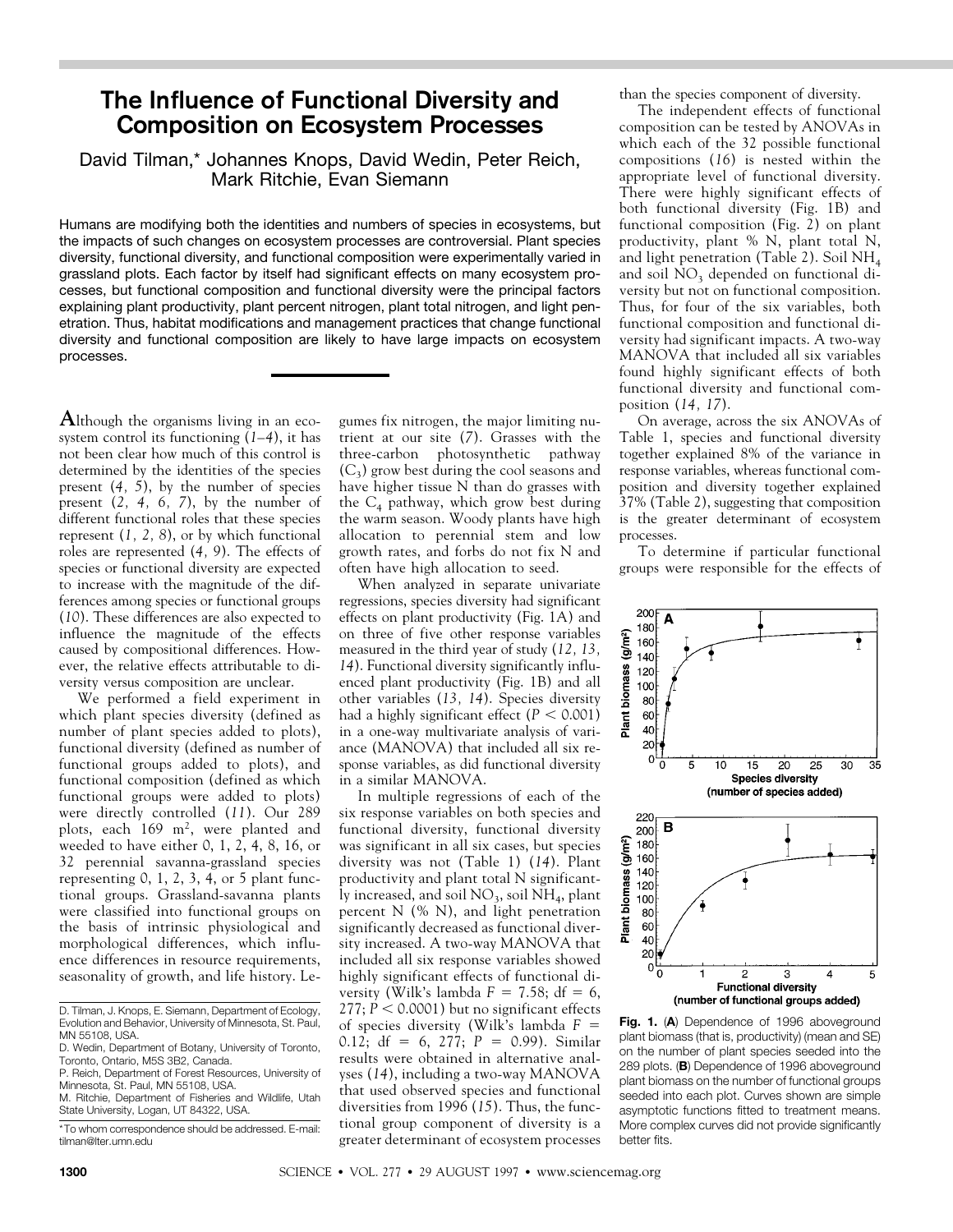functional diversity, we repeated the multiple regressions of Table 1, but replaced functional diversity with five dummy variables, each describing a functional group as either absent from a plot or represented by at least one species. For each of the six ecosystem variables, there were significant ( $P < 0.05$ ) effects of the presence of particular functional groups and no significant effects of species diversity. Only  $C_4$  grasses and legumes significantly affected productivity (Fig. 2) and light penetration ( $P < 0.001$  for each, overall  $r^2 = 0.19$  for C<sub>4</sub> grasses and 0.27 for legumes). Plant % N depended on all five functional groups ( $P < 0.05$  for all,  $r^2$  $= 0.57$ ). The other ecosystem variables were significantly dependent only on either legumes (plant total N) or  $C_4$  grasses (soil  $NH_4$ , soil  $NO_3$ ). On average, across plots containing two, four, or eight species, the presence of one or more  $C_4$  grass species led to a 40% increase in productivity, and the presence of one or more legume species led to a 59% increase. The greater biomass from legumes is consistent with their ability to fix N. The greater biomass from  $C_4$  grasses is consistent with their lower tissue N concentrations.

Another multiway MANOVA, in which the five independent variables were the species diversity within each functional group (number of plant species within a functional group planted in a plot) and the dependent variables were the six ecosystem responses, showed significant  $(P < 0.01)$ effects of species diversity within each functional group except woody plants. Thus, both the presence of some functional groups and the number of species within most functional groups had significant effects on ecosystem processes.

The increase in productivity with di-



**Fig. 2.** Effects of functional composition on 1996 aboveground plant biomass (productivity) in plots containing at least one legume species (Legume), at least one  $C_4$  grass species ( $C_4$  grass), at least one of each ( $C_4$  grass plus legume), or only species from other functional groups (Other). Mean and SE are shown, using all plots containing 1, 2, or 3 functional groups.

**Table 1.** Dependence of ecosystem variables on diversity treatments as determined by multiple regression. Values shown are regression parameters. A separate regression was performed for each ecosystem variable. Regressions have df = 2, 283 to 2, 286. NS,  $P > 0.05$ ;  $*$ , 0.05  $\ge P > 0.01$ ;  $*$  $0.01 \ge P > 0.001$ ; and \*\*\*,  $P < 0.001$  for tests of significant difference of parameter value from 0.

| Response<br>variable                                                                        |                                                                             | Regression parameters                                                               |                                                                                  |                                              |                                                                          |
|---------------------------------------------------------------------------------------------|-----------------------------------------------------------------------------|-------------------------------------------------------------------------------------|----------------------------------------------------------------------------------|----------------------------------------------|--------------------------------------------------------------------------|
|                                                                                             | Intercept                                                                   | <b>Species</b><br>diversity                                                         | Functional<br>diversity                                                          | Overall<br>r <sup>2</sup>                    | Overall<br>F value                                                       |
| Productivity<br>Plant % N<br>Plant total N<br>Soil $NH4$<br>Soil $NO3$<br>Light penetration | $81.1***$<br>$1.24***$<br>$104.3***$<br>$1.07***$<br>$0.37***$<br>$0.75***$ | $-0.19NS$<br>$-0.0003NS$<br>$-0.193NS$<br>0.003NS<br>0.001 <sub>N</sub><br>0.0001NS | $20.0***$<br>$-0.072***$<br>$12.06*$<br>$-0.082**$<br>$-0.041***$<br>$-0.040***$ | 0.09<br>0.11<br>0.02<br>0.04<br>0.09<br>0.11 | $14.0***$<br>$17.15***$<br>$3.61*$<br>$5.60**$<br>$13.4***$<br>$18.3***$ |

versity was partially caused by overyielding of species, especially  $C_4$  grasses, in high-diversity plots. Specifically, a regression for each species of log(percent cover) on log(species richness) revealed significant ( $P < 0.05$ ) overyielding at high species diversity (that is, slopes significantly less negative than –1) for 14 of the 34 species, but significant underyielding at high diversity for only four species. All eight  $C_4$  grasses significantly overyielded (*Andropogon gerardi, Bouteloua curtipendula, B. gracilis, Buchloe dactyloides, Panicum virgatum, Schizachyrium scoparium, Sorghastrum nutans,* and *Sporobolus cryptandrus*), as did the C<sub>3</sub> grass *Elymus canadensis*, the legumes *Lespedeza capitata* and *Petalostemum villosum*, the forb *Aster azureus*, and the woody plants *Quercus ellipsoidalis* and *Q. macrocarpa*. Thus, many species inhibited themselves in monoculture and low-diversity plots more than they were inhibited by other species in high-diversity plots. This is consistent with several mechanisms of niche differentiation and coexistence (*18*), suggesting that such mechanisms may explain the increase in productivity with diversity (*10*).

Other studies have shown that the number of species (*2, 6, 7, 19*), the number of functional groups (*8*), or ecosystem species composition (*20, 21*) influence various ecosystem processes. Our results show that composition and diversity are significant determinants of ecosystem processes in our grasslands. Given our classification of species into functional groups, functional diversity had greater impact on ecosystem processes than did species diversity. This suggests that the number of functionally different roles represented in an ecosystem may be a stronger determinant of ecosystem processes than the total number of species, per se. However, species diversity and functional diversity are correlated; each was significant by itself, as was species diversity within functional groups; and either species or functional diversity may provide a useful gauge of ecosystem functioning.

Our results show a large impact of composition on ecosystem processes. This means that factors that change ecosystem composition, such as invasion by novel organisms, nitrogen deposition, disturbance frequency, fragmentation, predator decimation, species extinctions, and alternative management practices (*20, 21*), are likely to strongly affect ecosystem processes. Our results demonstrate that all species are not equal. The loss or addition of species with certain functional traits may have a great impact, and others have little impact, on a particular ecosystem process, but different processes are likely to be affected by different species and functional groups.

**Table 2.** Dependence of response variables on functional diversity treatments and functional composition based on ANOVAs. Functional composition was nested within each level of functional diversity. A separate analysis was performed for each ecosystem response variable.

| Response<br>variable | Functional<br>Functional<br>diversity<br>composition<br>$(df = 26, 254)$<br>$(df = 5, 254)$ |           | Overall model<br>$(df = 31, 254)$ | Overall $r^2$ |  |
|----------------------|---------------------------------------------------------------------------------------------|-----------|-----------------------------------|---------------|--|
| Productivity         | $9.36***$                                                                                   | $2.87***$ | $4.02**$                          | 0.33          |  |
| Plant % N            | $22.2***$                                                                                   | $17.3***$ | $17.4***$                         | 0.68          |  |
| Plant total N        | $4.23**$                                                                                    | $3.92***$ | $4.18***$                         | 0.34          |  |
| Soil NH <sub>4</sub> | $2.40*$                                                                                     | 1.23NS    | 1.40NS                            | 0.14          |  |
| Soil NO <sub>2</sub> | $22.3***$                                                                                   | 1.17NS    | $4.57***$                         | 0.36          |  |
| Light penetration    | $12.1***$                                                                                   | $3.21***$ | $4.57***$                         | 0.36          |  |